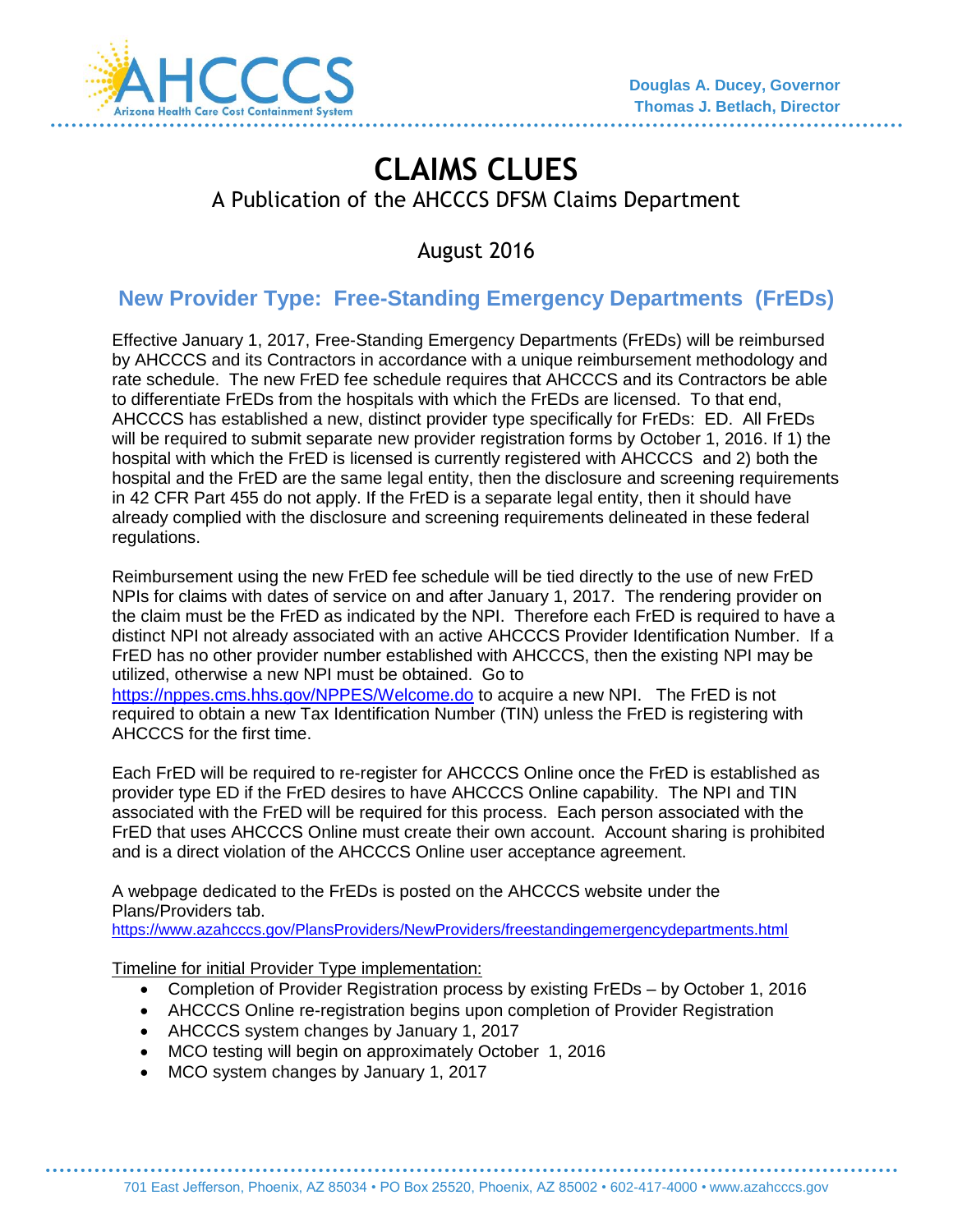AHCCCS and MCOs begin to make FrED fee schedule payments – dates of service on and after January 1, 2017

Completion of the provider registration process to establish unique NPIs for each FrED is critical to implement the new reimbursement methodology. Please note that failure to register as a FrED may result in revocation of the provider participation agreement for the hospital with which the FrED is licensed.

Also, claims for dates of service on and after January 1, 2017 which are submitted without the FrED NPI may be investigated as false claims by the AHCCCS Office of the Inspector General (OIG).

We appreciate your timely cooperation and collaboration in completing the provider registration process. Please ensure that you submit all necessary documentation to AHCCCS no later than October 1, 2016.

Any provider registration questions can be directed to Patricia Garcia at [Patricia.Garcia@azahcccs.gov](mailto:Patricia.Garcia@azahcccs.gov)

All other questions related to FrED reimbursement matters should be directed to Victoria Burns at (602) 417- 4049 or [Victoria.Burns@azahcccs.gov.](mailto:Victoria.Burns@azahcccs.gov)

## **Proposed Reinstatement: ALTCS Dental Benefit**

Restoration of the ALTCS dental benefit was approved (HB 2704) in the 2016 Legislative Session. The updated policy will be similar to the previous policy, to be effective 10/1/2016 *or* when approved by CMS. Coverage is prospective only upon CMS approval.

Further information is available on the AHCCCS website at: <https://www.azahcccs.gov/shared/Downloads/ALTCSDentalFactSheet.pdf>

#### **Reinstatement: Coverage of Podiatry Services Performed by a Licensed Podiatrist**

House Bill 2704, approved in the 2016 Legislative Session, reinstated podiatry services performed by a licensed podiatrist and ordered by a primary care physician or primary care practitioner for AHCCCS members. This is effective for service dates on and after October 1, 2016.

Further information is available on the AHCCCS website at: <https://www.azahcccs.gov/Resources/Legislation/sessions/BenefitChanges.html>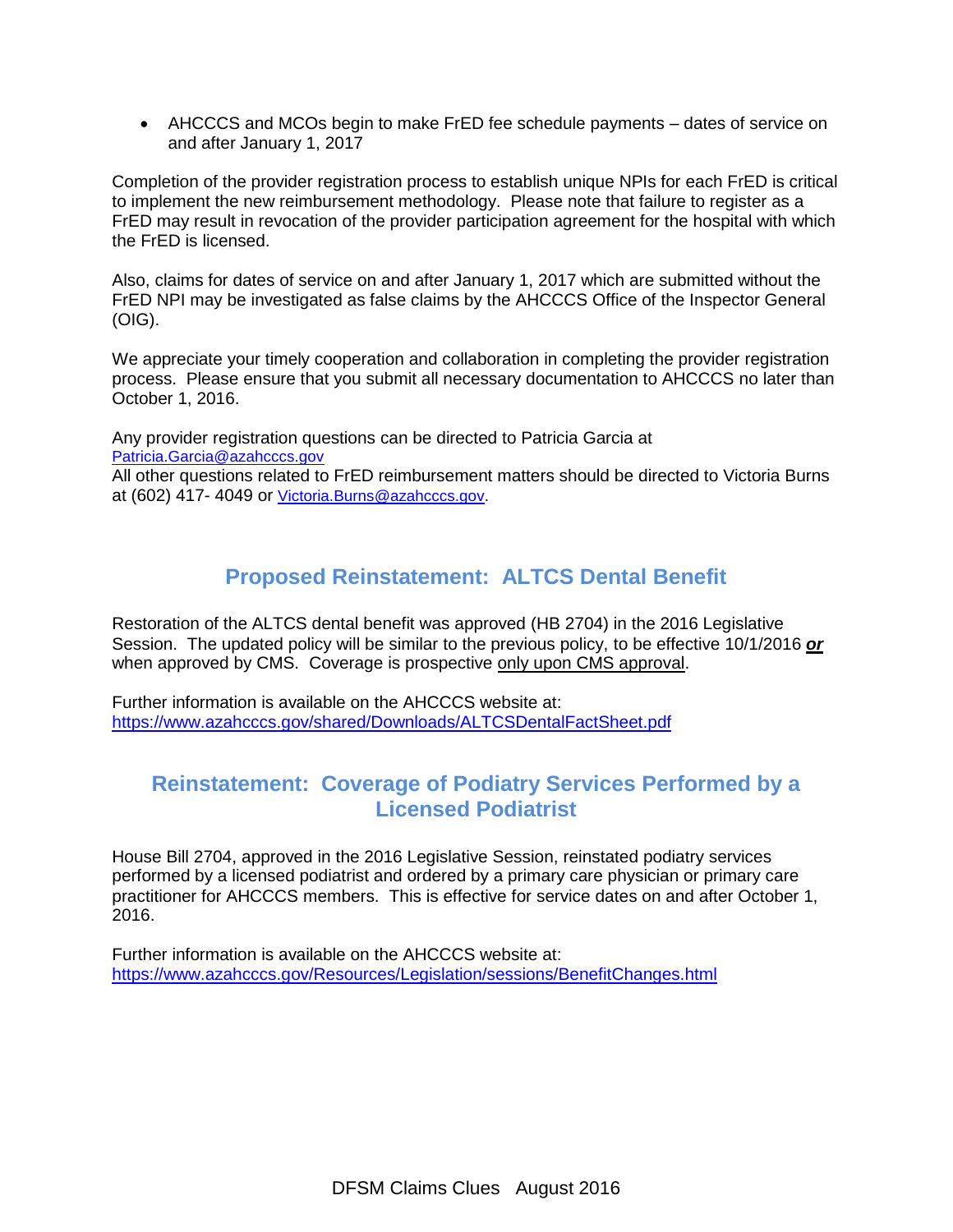# **KidsCare is Re-Instated Effective September 1, 2016**

AHCCCS offers health insurance through KidsCare for eligible children (under age 19) who are not eligible for other AHCCCS health insurance. For those who qualify, there are monthly premiums.

Applications for KidsCare will be accepted beginning July 26, 2016 for coverage that will begin September 1, 2016.

Further details are available on the AHCCCS website at: <https://www.azahcccs.gov/Members/GetCovered/Categories/KidsCare.html>

Claims for KidsCare must be submitted on:

- CMS 1500 (837P for electronic claims) with appropriate HCPCS coding for physician and practitioner services;
- ADA 2012 form (837D) with CDT coding for dental services;
- UB-04 (837I for electronic claims) with appropriate revenue codes, HCPCS codes and attending provider for outpatient hospital services
- Prescription claims must be submitted electronically at the point-of-sale to the AHCCCS contracted Pharmacy Benefits Manager (PBM), currently OptumRx

Verify eligibility and enrollment for KidsCare children to determine where to submit the claim. Claims for children eligible in KidsCare must be submitted to the enrolled health plan.

If the child is enrolled in a managed care plan and receives services from an IHS/638 provider, the IHS/638 provider must bill the services to the managed care health plan, *not* to AHCCCS Fee-For-Service or the American Indian Health Program (AIHP).

### **Reminder: Tribal Regional Behavioral Health Authority Provider Notification**

TRBHA Providers:

Effective 07/01/16 Behavioral Health providers submitting authorization requests for services rendered to Tribal Regional Behavioral Health Authority (TRBHA) members should submit Certification of Need documents and Recertification of Need documents directly to AHCCCS' Division of Fee-For-Service Management (DFSM). This change is being implemented in order to improve the efficiency and timeliness of the TRBHA authorization process.

All TRBHA authorization requests must be *faxed* to 602-364-4697 using the Fee-For-Service (FFS) Authorization Request form as the coversheet to the documentation